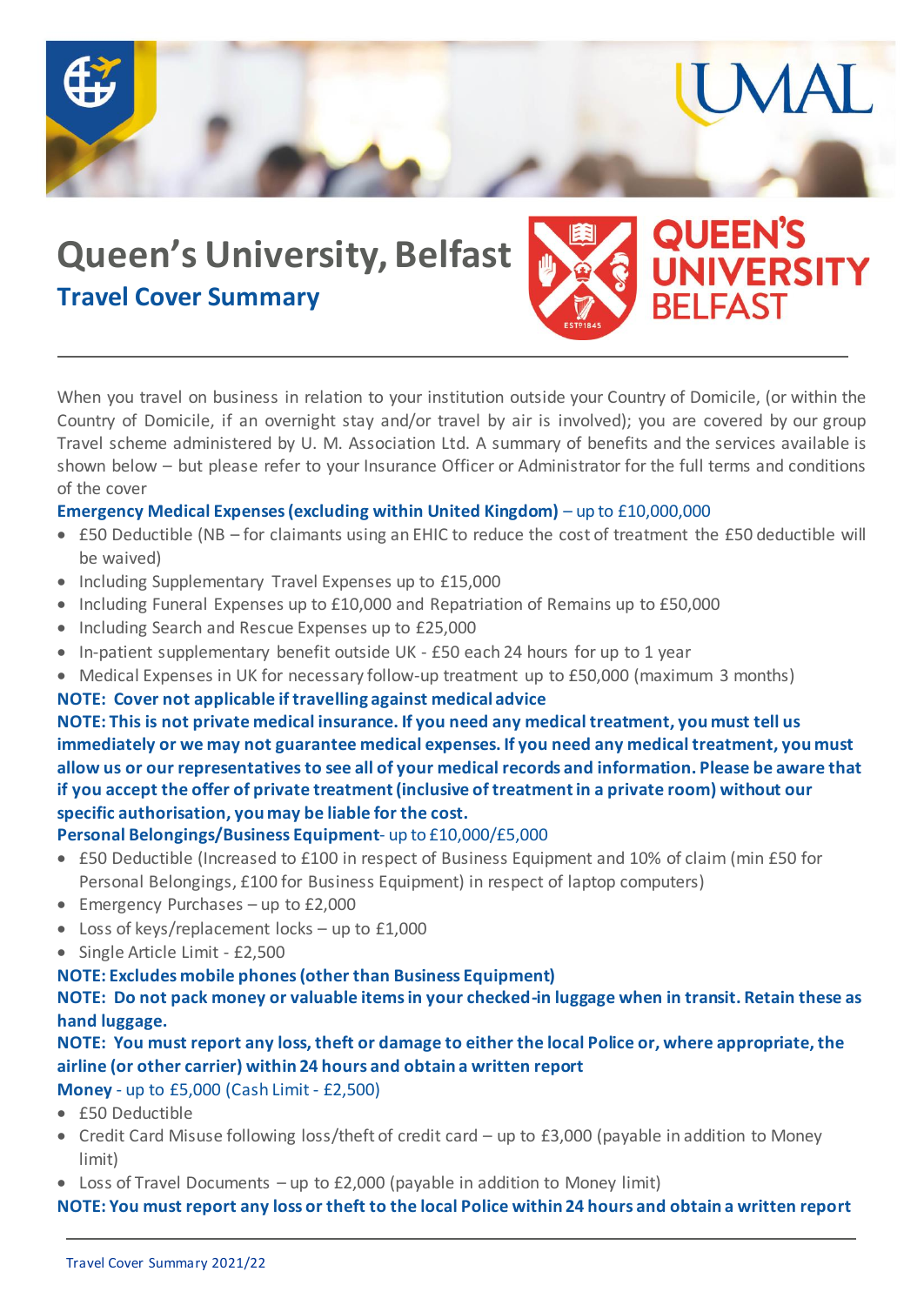## **Disruption** – up to £20,000

- Cancellation up to £20,000 Any reasonable cause outside the control of the travelling Person (prior to departure)
- Curtailment up to £20,000 Specified causes
- Rearrangement up to  $£10,000 -$  Any reasonable cause occurring outside the control of the travelling Person (after departure)
- Travel Delay £50 for each full consecutive period of 6 hours, up to a maximum of £500, if strike, weather conditions, or breakdown causes delayed departure of your aircraft or other public trans port
- Hi-Jack £100 for each day you are detained (maximum 50 days)
- Includes Domestic Travel Expenses up to £5,000 and Replacement Expenses up to £10,000

## **NOTE: There is no cover for anything arising out of Covid-19 for journeys booked after 18/3/2020 Personal Injury** – up to £50,000

- Up to £50,000 payable in the event of accidental death, loss of limb or eye or permanent inability to work again
- Includes Disability Assistance, Moving Costs, Retraining Expenses and Coma Benefit

## **Personal Liability** – up to £5,000,000

 up to £5,000,000 if you become legally liable to pay damages in respect of accidental bodily injury (which includes death illness and disease) to any person and/or accidental loss of or damage to material property

## **Political Evacuation** – up to £50,000

• Reimbursement of evacuation expenses up to £50,000 following formal advice to leave the destination country

## **Legal Expenses** (underwritten by DAS Legal Expenses Insurance Company Limited) – up to £25,000

- up to £25,000 to help you recover damages or compensation from a third party following an event which results in Bodily Injury to you or financial loss suffered resulting from the breach of any travel or accommodation contract
- up to £25,000 to help you in the defence of Criminal Proceedings brought against you
- Legal Proceedings entered into in the USA or Canada are not covered

## **In the event of a claim**

Claim forms are available from the UMAL web site: https://umal.co.uk/travel-hub/travel-claims-forms/

Alternatively, contact your Institution's Insurance Officer or Administrator for a Claim Form.

## **Please remember…**

- **Always carry this summary of cover with you when travelling**
- **Keep a separate record of the Global Response contact details (see overleaf)**
- **Give details to a travelling friend, relative or colleague just in case you are unable to make the call yourself**

## **Before you travel**

Register on the RiskMonitor site then download the GlobalRiskManager app for travel advice, security information and to receive alerts for any incidents occurring in your destination country or region. Alerts can be configured by country, proximity, severity and/or category to ensure that you receive the alerts that you need. See https://umal.co.uk/travel-hub/pre-travel-advice/ for details on registering.